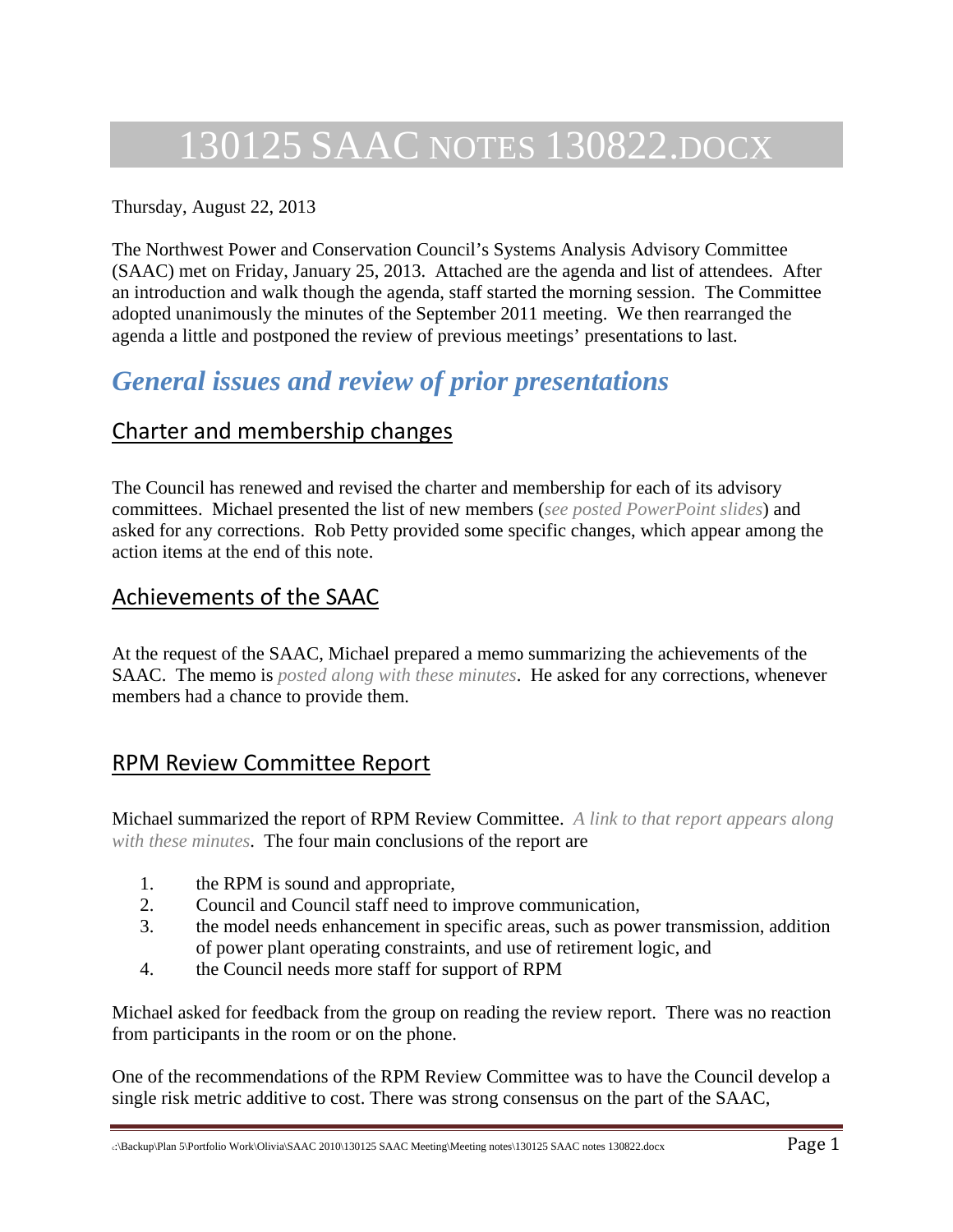however, that a single risk metric additive to cost was neither desirable nor realistic. Marty Howard agreed that it was attractive or seductive to have a single risk additive to cost, the Council would love it, but it would almost certainly bite them in the end.

Michael asked the SAAC about ways the RPM or the Council's communication might be improved. Steve Weiss and Dave LeVee had provided specific guidance, and the SAAC was given copies of those. Much of this pertains to how to best communication the results of the model. (*See the link to those contributions on the meeting web page.*) Charlie Black pointed out that there are really different audiences for these different messages. Each one will require its own kind of presentation.

### An FAQ for the RPM and the SAAC

For new questions for the FAQ, talk about how we get from four plans along the efficient frontier to a decision. Talk about tools and procedures for arriving at a decision. These are all things that we've done elsewhere but we need to gather them together into various message packets.

Silvia Melchiorri, PGE, asked us to include descriptions of inputs, explaining how we come up with inputs for creating futures (stochastic or scenario). For example, she wanted to better understand the future with high  $CO<sub>2</sub>$  penalty and high load growth.

Clint Kalich, Avista, wanted us to explain why the Council uses the RPM instead of Aurora or some other model in the FAQ.

Rob Petty, BPA, would like a better explanation of what drives conservation target levels (loads, costs, prices, etc.)

Jim Litchfield asked the question, how do we interpret risk? Ken Corum had some insights into Jim's question. To make risk as concrete as possible, Jim believes we really want to go through various scenarios much along the lines of what Gary Doris suggested. Dr. Gary Dorris is one of the members of the RPM Review Committee.

Marty Howard pointed out that, although we've discussed the construction of uncertainties and metrics in the appendices, we need to come up with more evocative rhetoric. People want to better understand how variables are combined and their relations.

## *Overview of preceding meetings' presentation*

Clint: Curious about how the RPM performs stochastic optimization. Michael, we do not have a global optimization, because this is not assumed to be a linear problem. It is a goal seeking approach.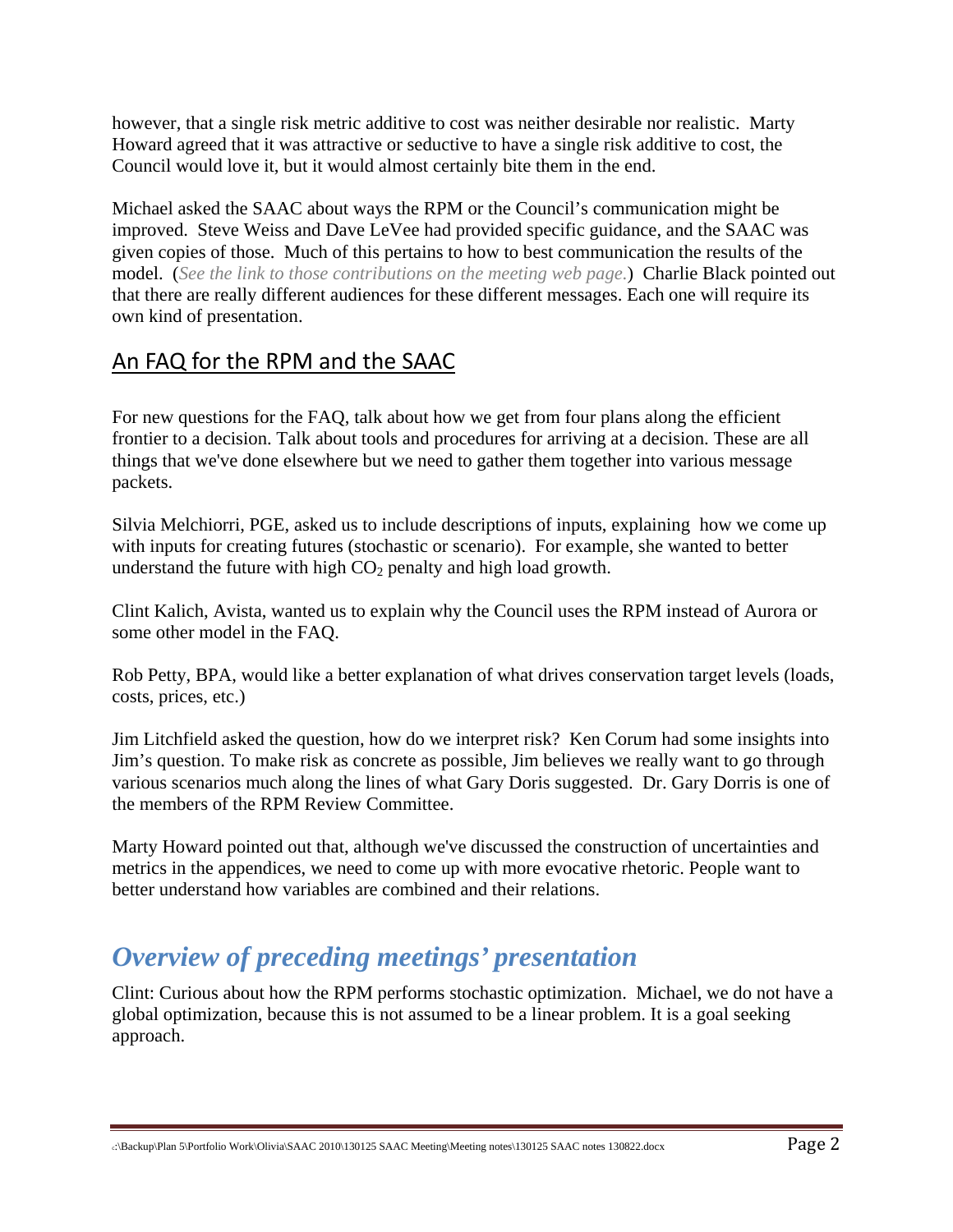Steve Weiss: We should emphasize policy choices, not plans. There is as much information available from the plans off the efficient frontier as from those on the frontier. Utilities use a lot less futures… focus more on grouping of dots. There still is not an easy way to explain the dots.

There was a question regarding how electricity price is calculated. Michael discussed how electricity price is calculated.

Michael talked about Unit Service Cost (NPV \$/MWh) to create efficient frontier, and he showed that in general the frontier is the same except for low the lowest-risk plans. The premium for conservation is slightly reduced. The need for new resource is reduced as well. This is not finalized. Proposal to the group is to use both metrics. Michael asked for feedback from the group. There was a question about how costs are divided by requirements (load). Michael walked through the illustration and calculation. Howard: he is trying to understand the policy perspective. Are we interested in reducing total cost or cost per unit? Michael: Do we want to say that high load futures are high risk futures? There still is not consensus on the use of the Unit Service Cost metric (Marty Howard)

# *Quantifying System Flexibility*

Michael started to discuss the new method he developed for evaluating the need for and availability of system flexibility. Due to time constraints, however, the presentation was abbreviated. This presentation, however, has been available on the Council's web site (see the SAAC web page).

Clint Kalich had a question about chronology, setting up the system day- and hour-ahead to meet flexibility requirements at least expected cost. Michael said that this metric is not a substitute for the detailed optimization studies done for real-time operations. As Daniel Kirschen, University of Washington, has observed, the new metric lies between the simple metrics based on treating flexibility requirements as a stochastic process (the quantile and "swing-door" algorithms) and the system simulations for commitment studies. The new metric says nothing about how to set up specific resources to minimize the cost in the short-term, only about the system requirements long-term. The new metric is especially useful in helping planners understand the requirements for different ramp rates and thereby helps reduce the cost of meeting new flexibility requirements. More and different kinds of resources and new advisory control systems for existing resources can participate.

### *Avista's DSS model*

In Clint Kalich's presentation on the vistas DSS model, he pointed out that the lack of perfect foresight was dealt with using capacity set-asides. Much of the study work that Clint is able to do with this model requires the use of scenarios and lots of testing. There is no PowerPoint presentation stack available to the participants. For details, contact Clint.

## *Energy Exemplar's PLEXOS model*

Uncertainty is resolved in stages, and the first stage consists of the commitment decision. Commitment is done without perfect foresight, using forecasts and decision rules. The second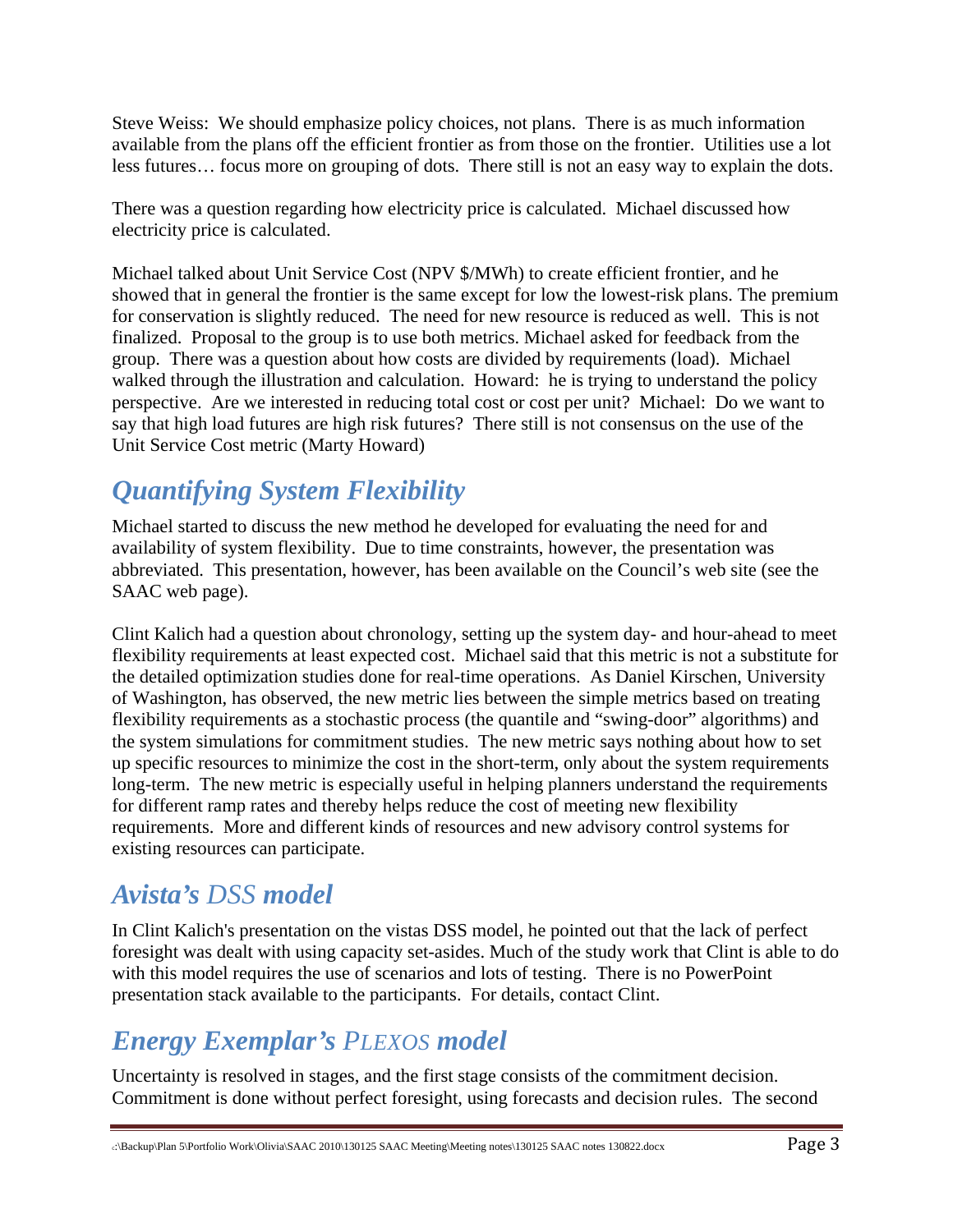stage consists of implementing the resources that are appropriate for the existing circumstance. In arriving at a decision about which plans to commit, plexus uses a risk aversion standard rather than attempting to optimize for the best outcome.

Open Plexos has hooks for actions and reports. This is a good technique for models that users should be able to extend.

## *Modeling Considerations for the Seventh Plan*

Priorities and Questions related to the Seventh Plan:

- 1. Map the needs identified to the Panel's report (Charlie Black)
- 2. More accurately model the impact of RPS caps behavior and caps, rather than have an unidentified event reduce RPS potential. States have different policies on RPS. (Marty Howard)
- 3. Elucidate the relationships among carbon penalty, conservation value, DR potential, and load elasticity.
- 4. More completely reflect DR and the role of the customer in a solution to meet regional power requirements (Dave LeVee)
- 5. Give more thought, study, and exposition to the task of meeting the BPA Administrator's obligation under sec 42 of the ACT (Jim Litchfield)
- 6. The model may need to be expanded WECC wide (Clint Kalich)
- 7. Durability of conservation resources was another issue raise. Michael agreed and indicated that Tom and Charlie have looked at the issue of in kind replacement of conservation investments
- 8. In addition to describing what makes for successful or less successful plans, in terms of the efficient frontier, that we also share what we've learned about plans that fall in the interior, off the efficient frontier (Steve Weiss)
- 9. Allow decision makers to put in their own assumptions. This builds on the idea of permitting people to design their own resource plans and try alternative assumptions to determine how sensitive the results are to those (Kathy Carruthers).

## *Principal actions for Michael:*

- Set up good meeting demonstrations of the flexibility technique
- Send out the early drafts of the FAQ for the rpm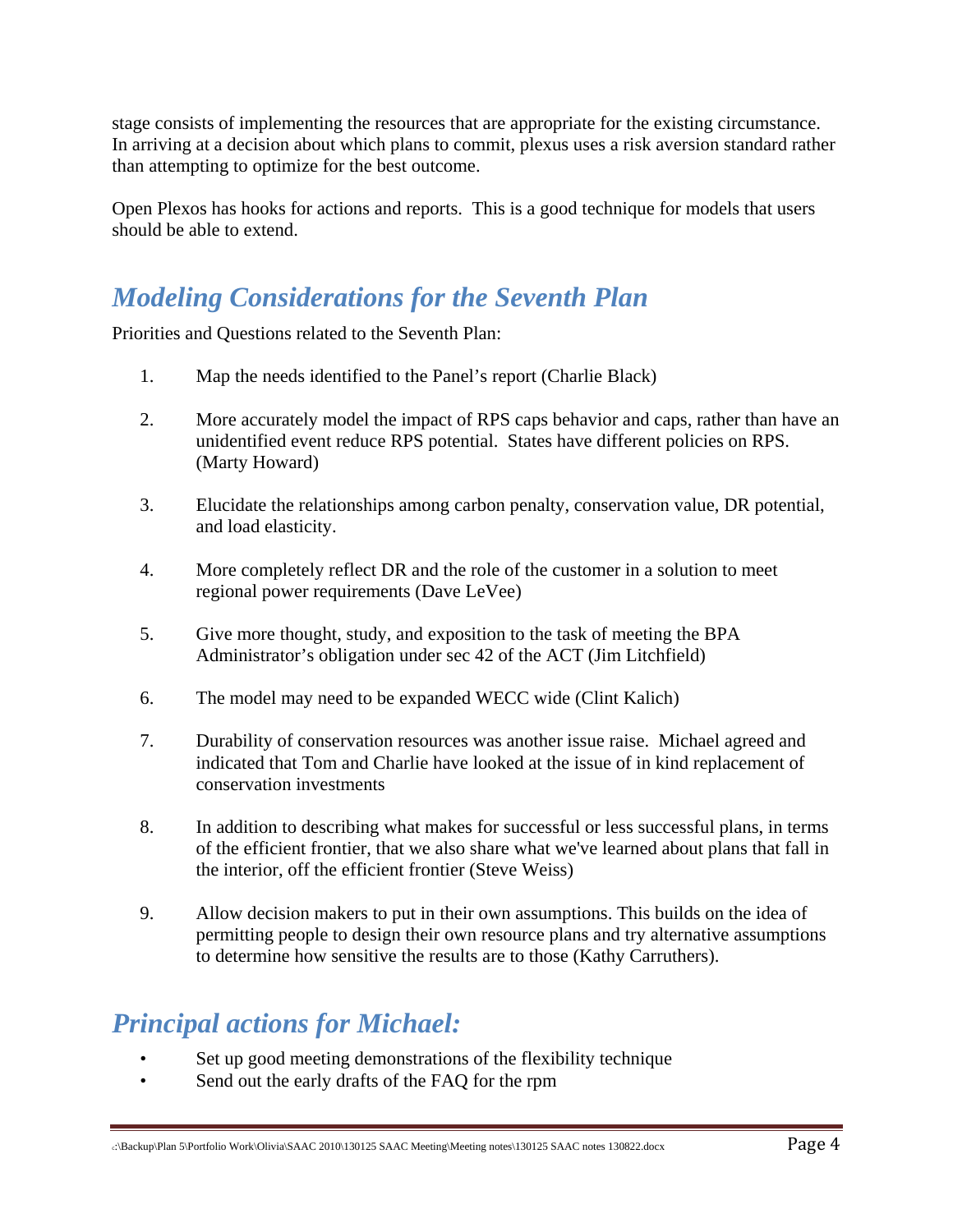- Send out a survey or in query asking members to prioritize the order in which we implement the recommendations of the review panel
- Update the membership lists and repost to the website
- Convene another conversation around the unit service cost. The key individuals are Marty Howard, David Levy. Howard Schwartz was originally in that group but is no longer.
- Rob Petty says to replace Lauren Gage with Danielle Gidding, who is taking on that role now. We should also move Tina Kao to the interested list.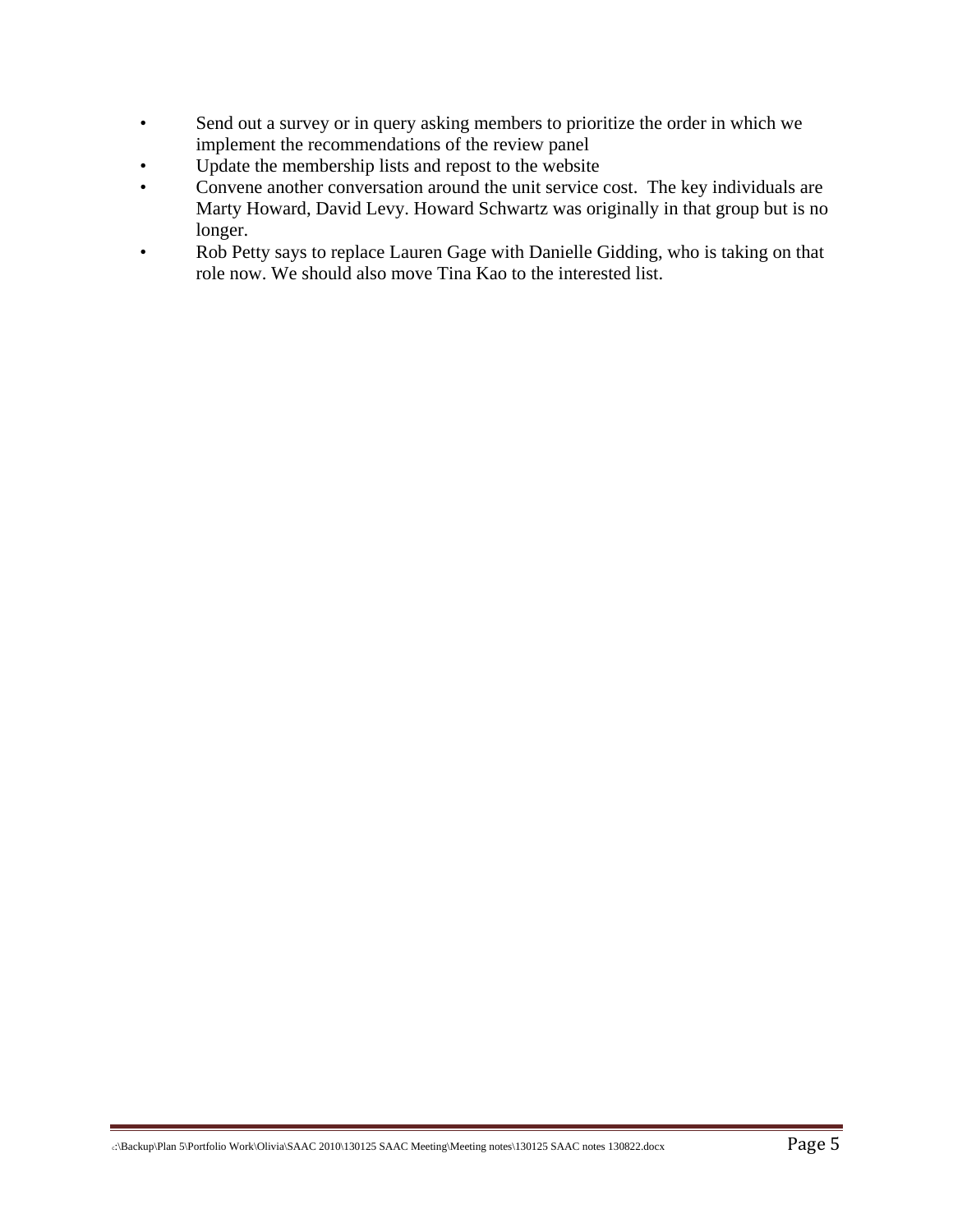# **Agenda**

Bill Bradbury Chair Oregon

Tom Karier Washington

James A. Yost Idaho

W. Bill Booth Idaho



Bruce A. Measure Vice-Chair Montana

Henry Lorenzen Oregon

Phil Rockefeller Washington

#### **Agenda for the System Analysis Advisory Committee January 25, 2013**

- Introductions and accommodations
- Recusal: The Ultimate Defense
- **Plan for the day**
- Adoption of minutes

#### **Plan for the day**

- Review and consolidation (9:00AM-10:30AM: 90 minutes)
	- o Progress on general issues
		- Charter and membership changes
		- Achievements of the SAAC
		- **RPM Review Committee Report, an introduction**
		- An FAQ for the RPM and the SAAC
	- o Overview of preceding meetings' presentation
	- o Reactions and thoughts of the Committee
- *Break (10:30AM-10:45AM: 15 minutes)*
- Quantifying System Flexibility (10:45 AM -11:15 AM: 30 minutes)
- Modeling Considerations for the Seventh Plan (11:15 AM -12:15 PM: 60 minutes)
- *Break for lunch—on your own* (12:15 PM -1:00 PM: 45 minutes)
- Avista's **DSS** model Clint Kalich (1:00 PM -2:00 PM: 60 minutes)
- *Break* (2:00 PM-2:15PM: 15 minutes)
- Energy Exemplar's **PLEXOS** model Greg Woods (2:15PM 3:15PM: 60 minutes)
- Wrap up  $(3:15PM 3:30PM: 15$  minutes)

Adjourn at 3:30pm

 We will be providing the opportunity for interested members to remain and ask Clint and Greg questions about their models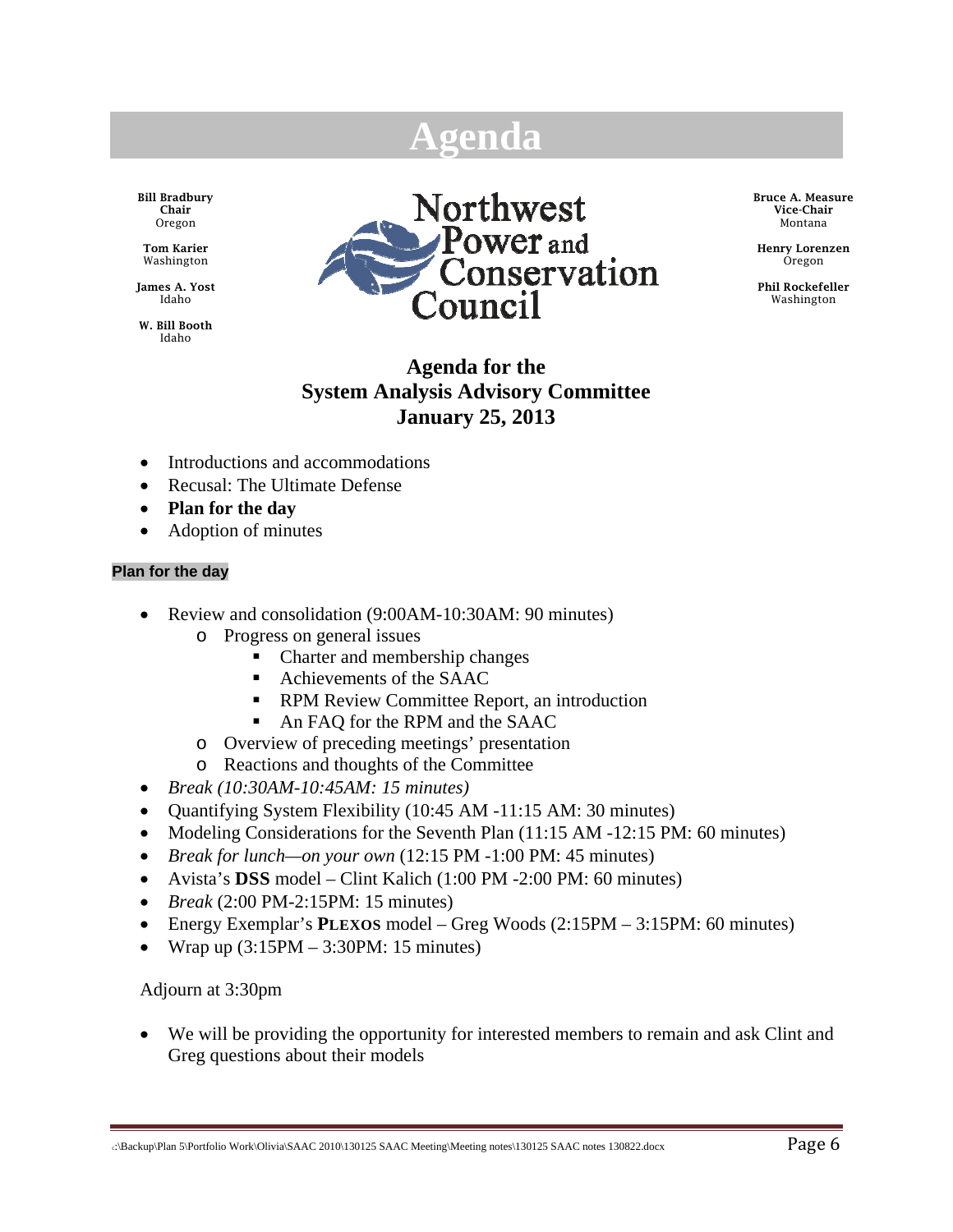# **Attendees**

# *Attending in Person*

| <b>NAME</b>                         | <b>AFFILIATION</b>      | <b>EMAIL</b>                            | <b>PHONE</b>       |
|-------------------------------------|-------------------------|-----------------------------------------|--------------------|
| Chit Kalich                         | Avista                  | clint takin caribrogram                 | 509454572          |
| Jim Litchfield                      |                         |                                         |                    |
| Calley Carri Theus                  | TPU                     | Ccarrathers@eightecoma.org 253-502-8186 |                    |
| ROBERT PETTY                        | BB4                     |                                         | $503 - 230 - 5457$ |
| Chris McGuire                       | WA 4TC                  | of retty @ BPA.gov                      | $360 - 664 - 1310$ |
| Villanon                            | PSE                     |                                         |                    |
| Sleffen                             | <b>IPUC</b>             |                                         |                    |
| mue<br>Mark Elovey                  | $S_{ne}PUD$<br>Id Power |                                         |                    |
| 10-2 den Para                       | PDX Water               |                                         |                    |
| Haward Schwarts                     | ounal                   |                                         |                    |
| Charlie Black<br>Massoud Jourabilie | $\left( \right)$        |                                         |                    |
| Ken Corum                           | $\prime$ t              |                                         |                    |
| Kevin Norat                         | stant                   | Knorett & gepud. over                   | 508 754 5679       |
| Silvia Melchuorn                    | PGE                     | silvia, mekhlori e per Com              | 5034647311         |
| GREEORY $\triangle$ 100 Ds          | $EMSRS \gg 255mRAn$     | greg. Double energy exemples            | 530.6622131        |
| Harty Lougard                       | $P \cdot G \cdot E$     | Two ent. Gassee pan. Com SB3. 464-8979  |                    |
|                                     | BALL                    |                                         |                    |
| Ben Kutala<br>Peter Brooks          | Google Enchange         | Peter F. brooks @4 sace army. bil       | $503 - 808 - 3954$ |
|                                     |                         |                                         |                    |
|                                     |                         |                                         |                    |
|                                     |                         |                                         |                    |
|                                     |                         |                                         |                    |

#### System Analysis Advisory Committee Meeting, Jan. 25th, 2013

|  |  | System Analysis Advisory Committee Meeting, Jan. 25th, 2013 |  |  |  |
|--|--|-------------------------------------------------------------|--|--|--|
|--|--|-------------------------------------------------------------|--|--|--|

| NAME/                      | <b>AFFILIATION</b> | EMAIL, | <b>PHONE</b> |
|----------------------------|--------------------|--------|--------------|
| toad.                      |                    |        |              |
| $50 +$                     |                    |        |              |
| 7057                       | Puncase            |        |              |
| Simon<br><b>Parisinson</b> |                    |        |              |
|                            |                    |        |              |
|                            |                    |        |              |
|                            |                    |        |              |
|                            |                    |        |              |
|                            |                    |        |              |
|                            |                    |        |              |
|                            |                    |        |              |
|                            |                    |        |              |
|                            |                    |        |              |
|                            |                    |        |              |
|                            |                    |        |              |
|                            |                    |        |              |
|                            |                    |        |              |
|                            |                    |        |              |
|                            |                    |        |              |
|                            |                    |        |              |
|                            |                    |        |              |
|                            |                    |        |              |
|                            |                    |        |              |
|                            |                    |        |              |
|                            |                    |        |              |
|                            |                    |        |              |
|                            |                    |        |              |
|                            |                    |        |              |
|                            |                    |        |              |
|                            |                    |        |              |